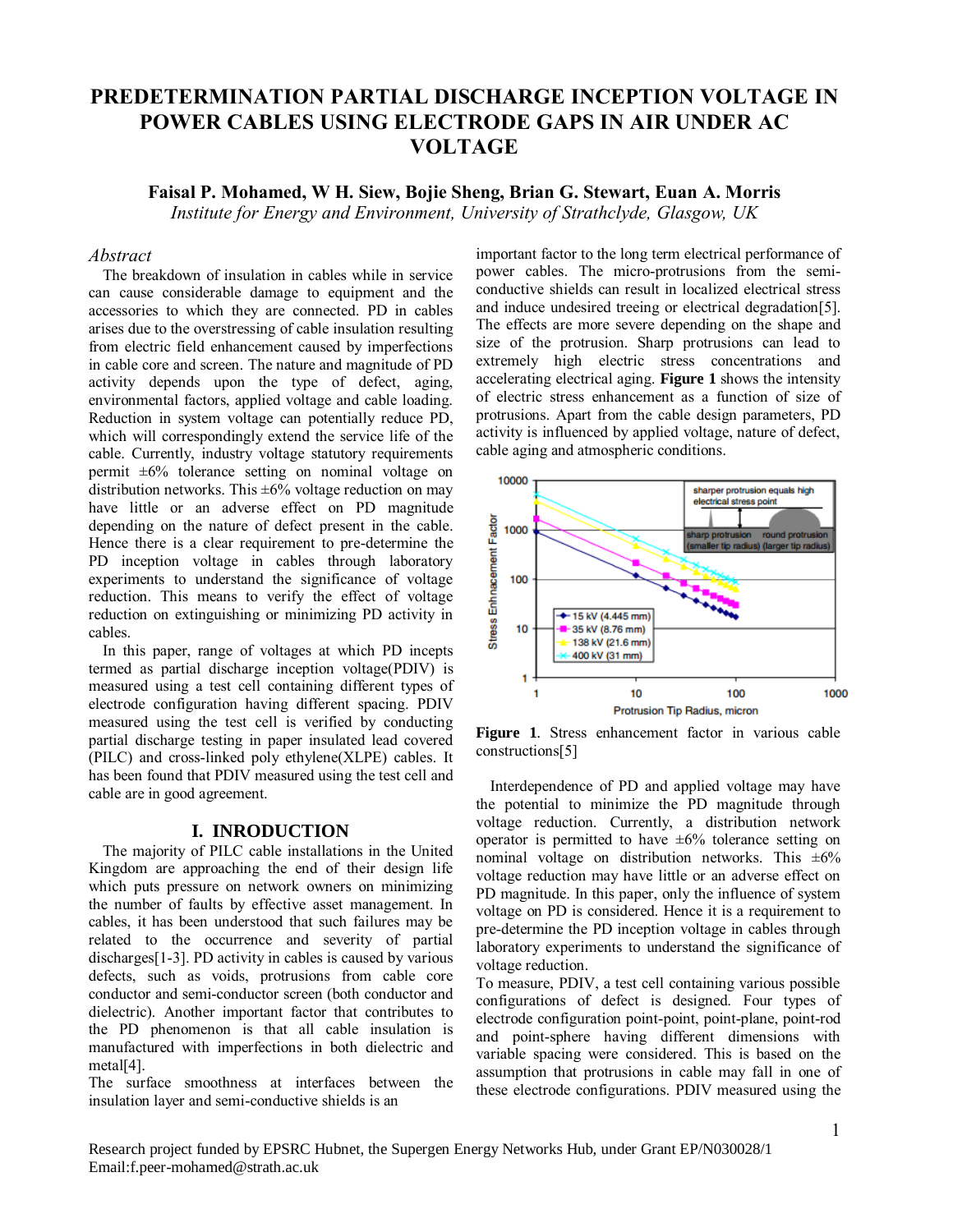test cell is verified by conducting partial discharge testing on PILC and XLPE cable samples.

This paper is organized into five sections. Experiment setup is discussed in section [II.](#page-1-0) In section [III,](#page-1-1) PD testing using a standard test cell containing various electrode configurations is discussed. PD testing in cable samples is explained in section [IV.](#page-3-0) Section [V](#page-4-0) concludes the paper.

#### <span id="page-1-0"></span>**II. EXPERIMENT SETUP**

A test setup based on IEC 60270 is used for PD testing is shown in

[Figure](#page-1-2) **2**. The same test setup is used for PD testing in cables. In addition to that, a high frequency current transformer (HFCT) having a frequency response of 100kHz - 20MHz is clamped around the low voltage electrode. The HFCT output is connected to a digital storage oscilloscope to record PD pulses. A photograph containing the measurement setup is shown in [Figure 3](#page-1-3). The necessary base-line PD measurement were conducted to make sure the test equipment is free from PD. The measurement system is calibrated for 5pC.



**Figure 2.** IEC60270 PD measurement test setup

<span id="page-1-3"></span><span id="page-1-2"></span>

**Figure 3.** IEC60270 PD measurement (David Tedford Laboratory,)

# <span id="page-1-1"></span>**III. PD TESTING USING STANDARD ELECTRODE GAPS IN AIR**

To predetermine the PDIV due to electrical field enhancement caused by protrusions in cable core and screen, a test cell containing various electrode configurations to represent the protrusions in cables is designed as shown in [Figure 4.](#page-1-4)



**Figure 4.** Standard Test cell

<span id="page-1-4"></span>Electrodes used are made of steel to avoid erosion at higher voltages. The dimensions of the electrode are given in [Table 1.](#page-1-5)

|  |  | <b>Table 1</b> Electrode Specification |
|--|--|----------------------------------------|
|  |  |                                        |

<span id="page-1-5"></span>

| Sl No | Electrode | Dimensions                                               |  |
|-------|-----------|----------------------------------------------------------|--|
|       | Pin       | Tip diameter: 0.4mm, 0.6mm, 0.8mm                        |  |
|       | Plane     | Height:10mm, diameter, 19mm, radius of<br>curvature, 3mm |  |
|       | Rod       | Height:27.5mm, radius of curvature, 2.5mm                |  |
|       | Sphere    | diameter: 30mm                                           |  |

The test cell is energized using the IEC60270 measurement system discussed in section [II.](#page-1-0) The input 50Hz voltage supply is gradually increased until PD appears. The test is repeated for different electrodes pairs with different spacing.

The PD pattern ɸ-q-n plot of the point-plane electrode (diameter: 4mm) gap at 11.7kV is shown in **[Figure 5](#page-2-0)**. PDIV lies in the range of 7kV to 11kV as shown in **[Figure 6](#page-2-1)**.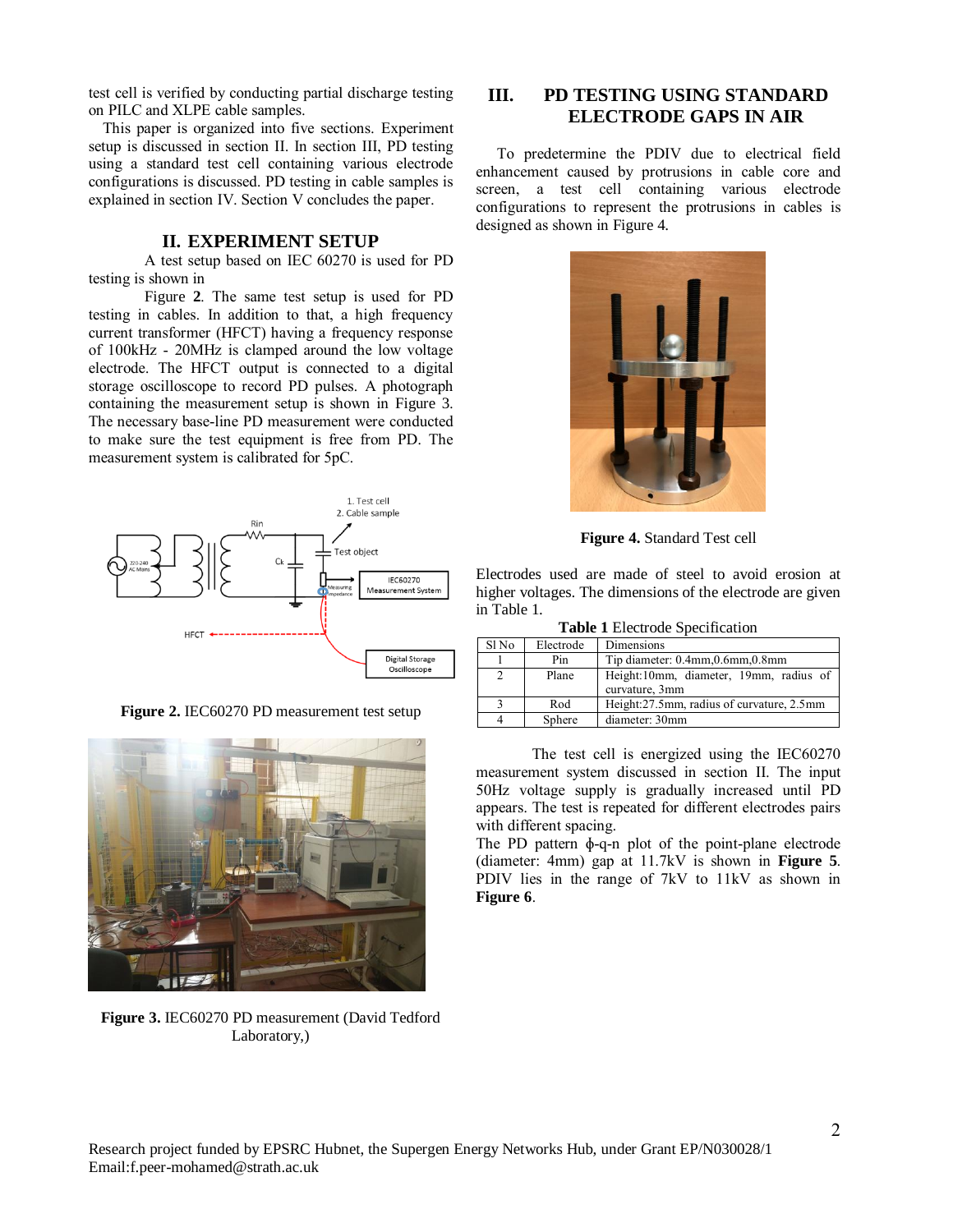

**Figure 5.** ɸ-q-n Plot(IEC60270), (Point-Plane, 11.7kV peak**)**

<span id="page-2-0"></span>

<span id="page-2-1"></span>**Figure 6.** PDIV measurement, point-plane electrode gap

The PD pattern ɸ-q-n plot of the point-point electrode (diameter: 4mm) gap at 13.63kV is shown in **[Figure 7](#page-2-2)**. PDIV lies in the range of 8kV to 14.5kV as shown in **[Figure 8](#page-2-3)**.



<span id="page-2-2"></span>**Figure 7.** ɸ-q-n Plot (IEC60270) (Point-Point, 13.63kV peak**).**



<span id="page-2-3"></span>Figure 8. PDIV measurement, point-point electrode gap

The PD pattern ɸ-q-n plot of the point-rod electrode (diameter:4mm) gap at 8.4kV is shown in [Figure 9](#page-2-4). PDIV lies in the range of 8kV to 13kV as shown in [Figure 10](#page-2-5).



<span id="page-2-4"></span>**Figure 9.** ɸ-q-n Plot (IEC60270), (Point-Rod, 8.4kV peak)



<span id="page-2-5"></span>**Figure 10.** PDIV measurement, point-point electrode gap

The PD pattern ɸ-q-n plot of the point-sphere electrode (diameter: 4mm) gap at 6.9kV is shown in **[Figure 11](#page-3-1)**. PDIV lies in the range of 6kV to 13kV as shown i[n](#page-3-2)  **[Figure 12](#page-3-2)**.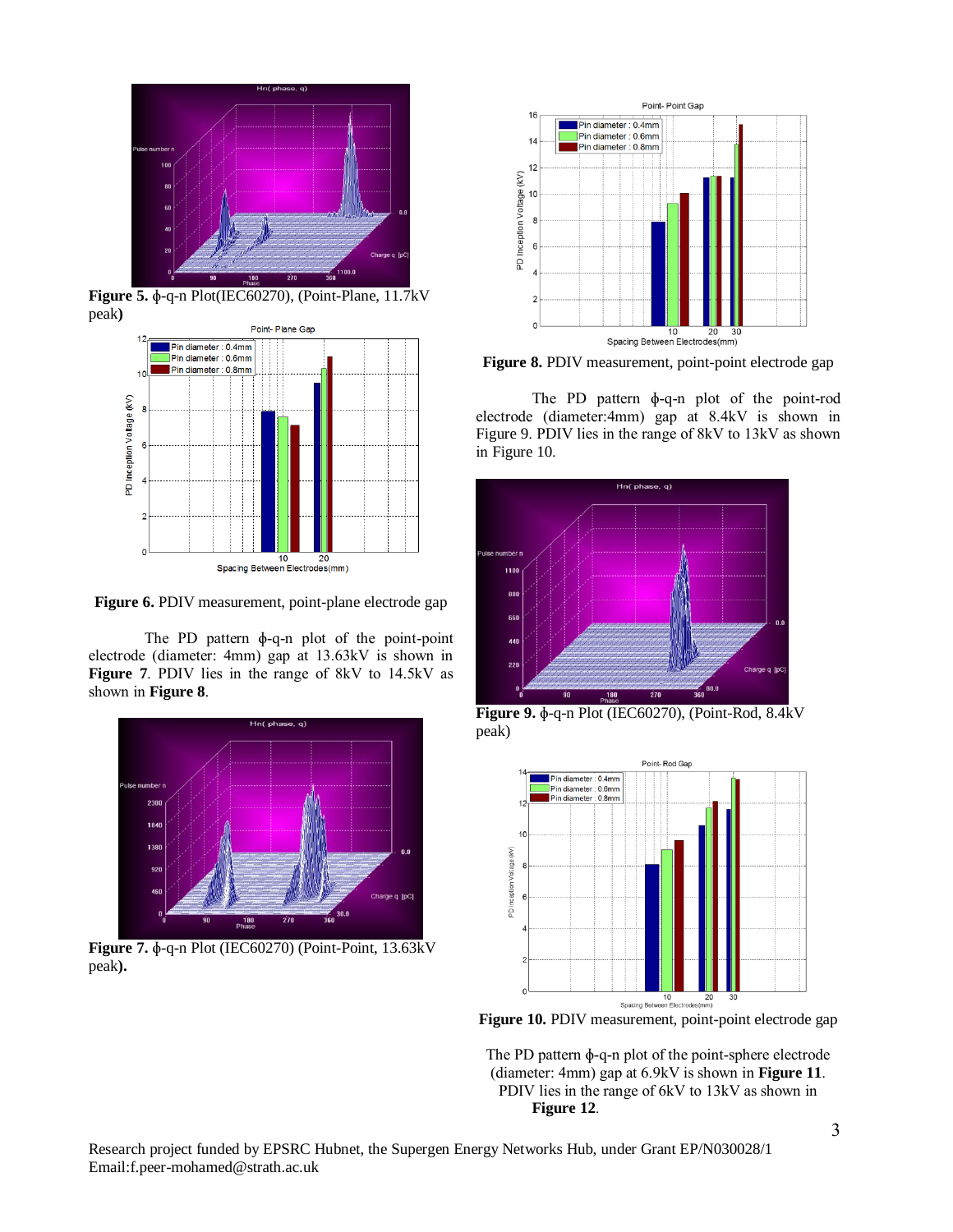

<span id="page-3-1"></span>**Figure 11.** ɸ-q-n Plot (IEC60270) (Point-Sphere, 6.9kV



<span id="page-3-2"></span>**Figure 12.** PDIV measurement, point-sphere electrode gap

# <span id="page-3-0"></span>**IV. PD TESTING IN POWER CABLES**

Paper insulated lead covered (PILC) cables were extensively laid in early 50s before the development of polymeric cables. These cables were comprised of oil impregnated paper strips wounded over the conductor. PILC cables can with stand higher level of PD for a long period compared to polymeric cables, including XLPE cables[6, 7].

In this experiment, PILC and XLPE cables were tested for PD using the IEC60270 measurement setup to verify the PDIV calculated using the test cell discussed before.

**[Figure 13](#page-3-3)** shows the XLPE cable section for PDIV measurement. To prepare the sample free from corona, plasticine is applied wherever necessary.



**Figure 13.** XLPE cable section for PD testing

<span id="page-3-3"></span>**[Figure 14](#page-3-4)** shows the ɸ-q-n plot of the XLPE cable section shown above which contains PD distribution incepted 6.5Kv peak. The ɸ-q-n plot of another XLPE cable section is shown in **[Figure 15](#page-3-5)** showing PDIV of 6.6 kV.



<span id="page-3-4"></span>**Figure 14.** ɸ-q-n Plot (IEC60270) (XLPE cable section - 1, 6.5kV peak**).**



<span id="page-3-5"></span>**Figure 15.** ɸ-q-n Plot (IEC60270) (XLPE cable section - 2, 6.6kV peak**).**

In XLPE cable section 1 (referring Figure 16), The distribution is symmetrical in both half cycles. In XLPE cable section - 2, PD distribution is symmetrical at higher voltages as shown in

**[Figure 17](#page-4-1)**. Also at higher voltages, PD magnitude increases gradually. This confirms that the XLPE cable section is free from corona. Average PD of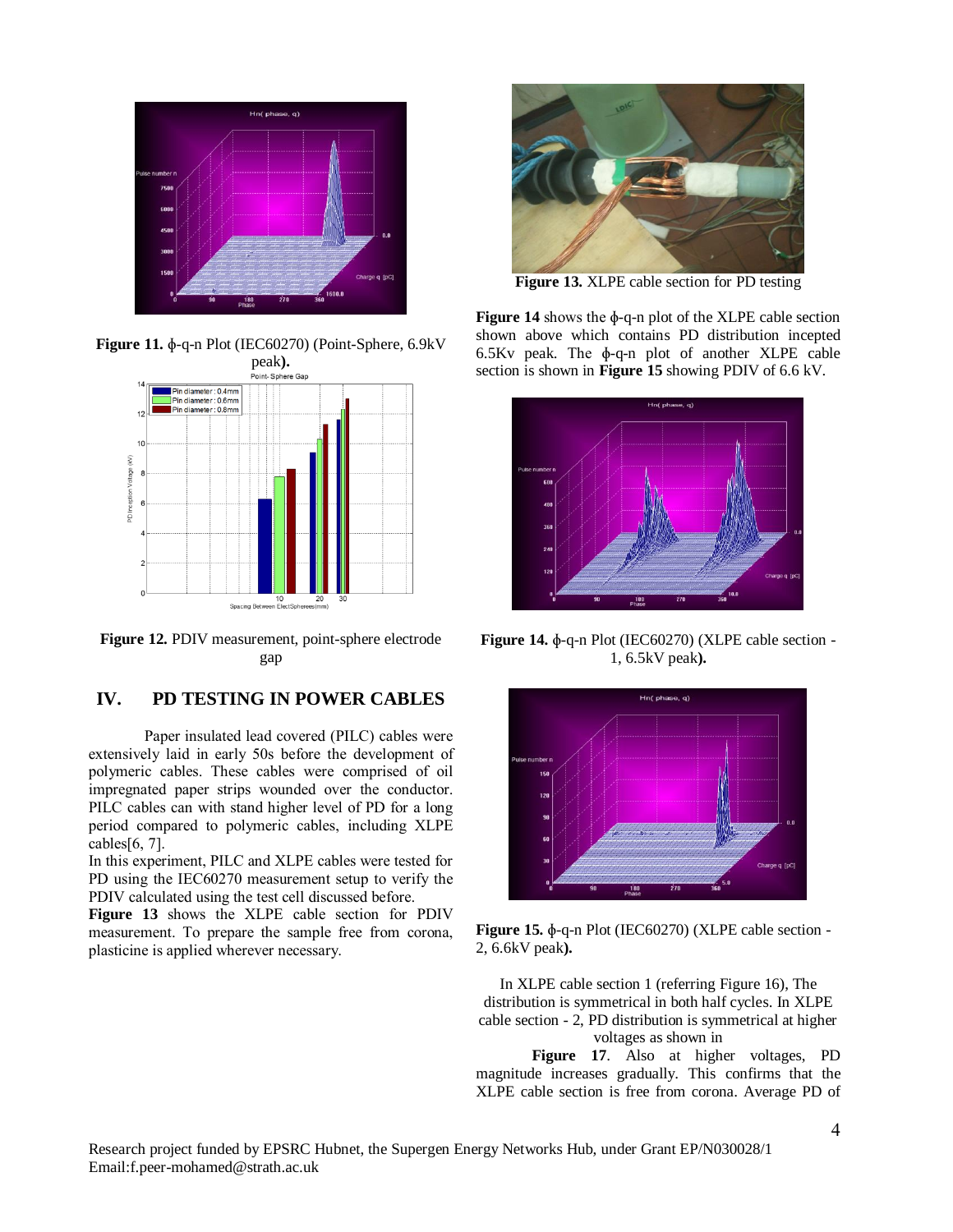5pC was recorded during 1 minute intervals with a peak PD magnitude of 8pC.



<span id="page-4-1"></span>**Figure 17.** ɸ-q-n Plot (IEC60270) (XLPE cable section - 2, 20 kV peak**).**

Three core PILC cables decommissioned from site were used to measure the PDIV using IEC60270 measurement setup as shown in [Figure 18.](#page-4-2)



**Figure 18.** PD testing of 3core PILC cable

<span id="page-4-2"></span>The ɸ-q-n plot shown in **[Figure 19](#page-4-3)** is derived at PDIV of 7kV with average PD magnitude of 1560pC.

<span id="page-4-3"></span>

# **V. DISUSSION AND FURTHER WORK**

<span id="page-4-0"></span>A common cause of insulation degradation in high voltage (HV) cables is partial discharges (PD). Protrusions are one of the most critical types of imperfection, and affect primarily the semiconductor shields. Influence of such protrusions on PD activity may be severe depending on the shape and size of the protrusion. Voltage dependence of PD activity can be used to minimize PD magnitude by reducing the applied voltage. Currently, industry voltage statutory requirements permit ±6% tolerance on nominal voltage for distribution networks. Prior to applying voltage reduction, PD inception voltage in cables was predetermined through laboratory experiments using a test cell and power cables using IEC60270 setup. Based on the experiments from the test cell containing standard electrode geometry having various dimensions and spacing, PDIV lies in the range of 6kV to 15kV. PDIV measured using 33 kV PILC and XLPE cable sections lies within the range. This research shows that minimum voltage at which PD initiates in cables of around 6kV. Reducing 6% voltage from nominal 33kVcan minimize the PD activity caused by electrical field enhancement caused by protrusions. However, voltage reduction can increase the current flowing through the cable at constant load which will increase the temperature of the cable which in turn influence the PD activity. Furthermore, PD is also caused by voids in the insulation. Further work includes experimental investigation of temperature effect on PD activity during voltage reduction.

## **VI. ACKNOWLEDGEMENT**

The authors wish to express sincere gratitude for funding support from EPSRC Hubnet, the Supergen Energy Networks Hub, under Grant EP/N030028/1.

# **VII. REFERENCES**

1. Faisal Peer Mohamed, W.H.S., John J. Soraghan, Scott Munro Strachan,Jamie McWilliam, *The use of power frequency current transformers as partial discharge sensors for underground cables.* IEEE Transactions on Dielectrics and Electrical Insulation, 2013. **20**(3): p. 814 - 824.

2.Faisal Peer Mohamed, W.H.S., John J. Soraghan, Scott Munro Strachan,Jamie McWilliam, *Remote monitoring of partial discharge data from insulated power cables.* IET Science, Measurement and Technology, 2014.

3.Hunter, J.A., et al. *Partial discharge diagnostics of defective medium voltage three-phase PILC cables*. in *2012 IEEE International Symposium on Electrical Insulation*. 2012.

4.*Cao et al. (2013) Accelerated Electrical Aging of Mediium Voltage EPR Cables Energized by Elevated AC Voltage with Switching Impulses Superimposed.pdf.*